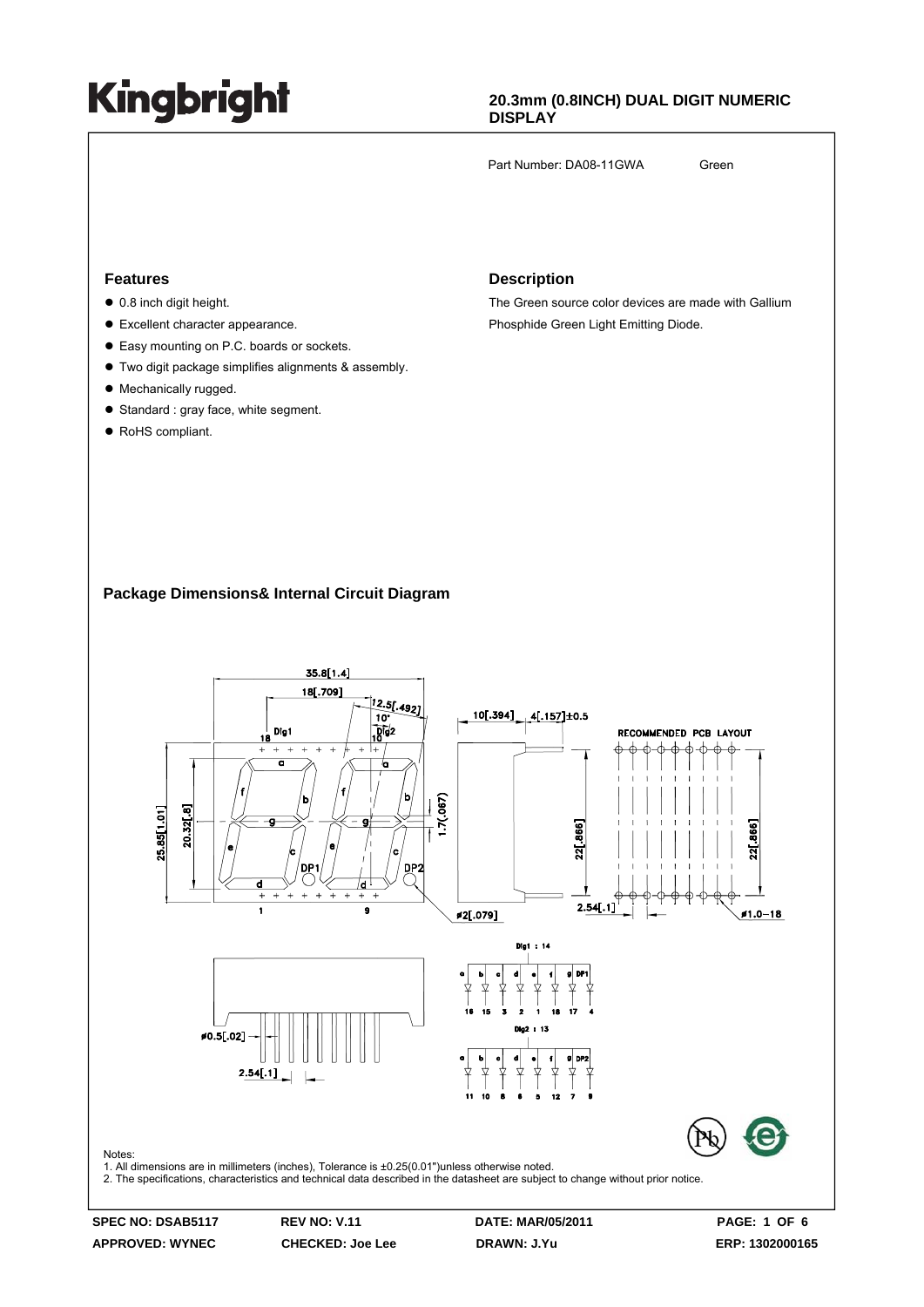| <b>Selection Guide</b> |             |                |                        |       |                                     |  |  |  |  |  |
|------------------------|-------------|----------------|------------------------|-------|-------------------------------------|--|--|--|--|--|
| Part No.               | <b>Dice</b> | Lens Type      | Iv (ucd) [1]<br>@ 10mA |       | <b>Description</b>                  |  |  |  |  |  |
|                        |             |                | Min.                   | Typ.  |                                     |  |  |  |  |  |
| DA08-11GWA             | Green (GaP) | White Diffused | 5600                   | 11000 | Common Anode , Rt.<br>Hand Decimal. |  |  |  |  |  |

Note:

1. Luminous intensity/ luminous Flux: +/-15%.

**Electrical / Optical Characteristics at TA=25°C**

| Symbol              | <b>Parameter</b>         | <b>Device</b> | Typ. | Max. | <b>Units</b> | <b>Test Conditions</b> |
|---------------------|--------------------------|---------------|------|------|--------------|------------------------|
| λpeak               | Peak Wavelength          | Green         | 565  |      | nm           | $IF=20mA$              |
| λD [1]              | Dominant Wavelength      | Green         | 568  |      | nm           | $IF=20mA$              |
| $\Delta\lambda$ 1/2 | Spectral Line Half-width | Green         | 30   |      | nm           | $IF=20mA$              |
| C                   | Capacitance              | Green         | 15   |      | pF           | $V_F = 0V$ ; f = 1MHz  |
| VF [2]              | <b>Forward Voltage</b>   | Green         | 2.2  | 2.5  | v            | $IF=20mA$              |
| lR                  | <b>Reverse Current</b>   | Green         |      | 10   | uA           | $VR=5V$                |

Notes:

1.Wavelength: +/-1nm.

2. Forward Voltage: +/-0.1V.

### **Absolute Maximum Ratings at TA=25°C**

| <b>Parameter</b>                                                        | Green | <b>Units</b> |
|-------------------------------------------------------------------------|-------|--------------|
| Power dissipation                                                       | 62.5  | mW           |
| DC Forward Current                                                      | 25    | mA           |
| Peak Forward Current [1]                                                | 140   | mA           |
| Reverse Voltage                                                         | 5     | v            |
| -40 $^{\circ}$ C To +85 $^{\circ}$ C<br>Operating / Storage Temperature |       |              |
| Lead Solder Temperature[2]<br>260°C For 3-5 Seconds                     |       |              |

Notes:

1. 1/10 Duty Cycle, 0.1ms Pulse Width.

2. 2mm below package base.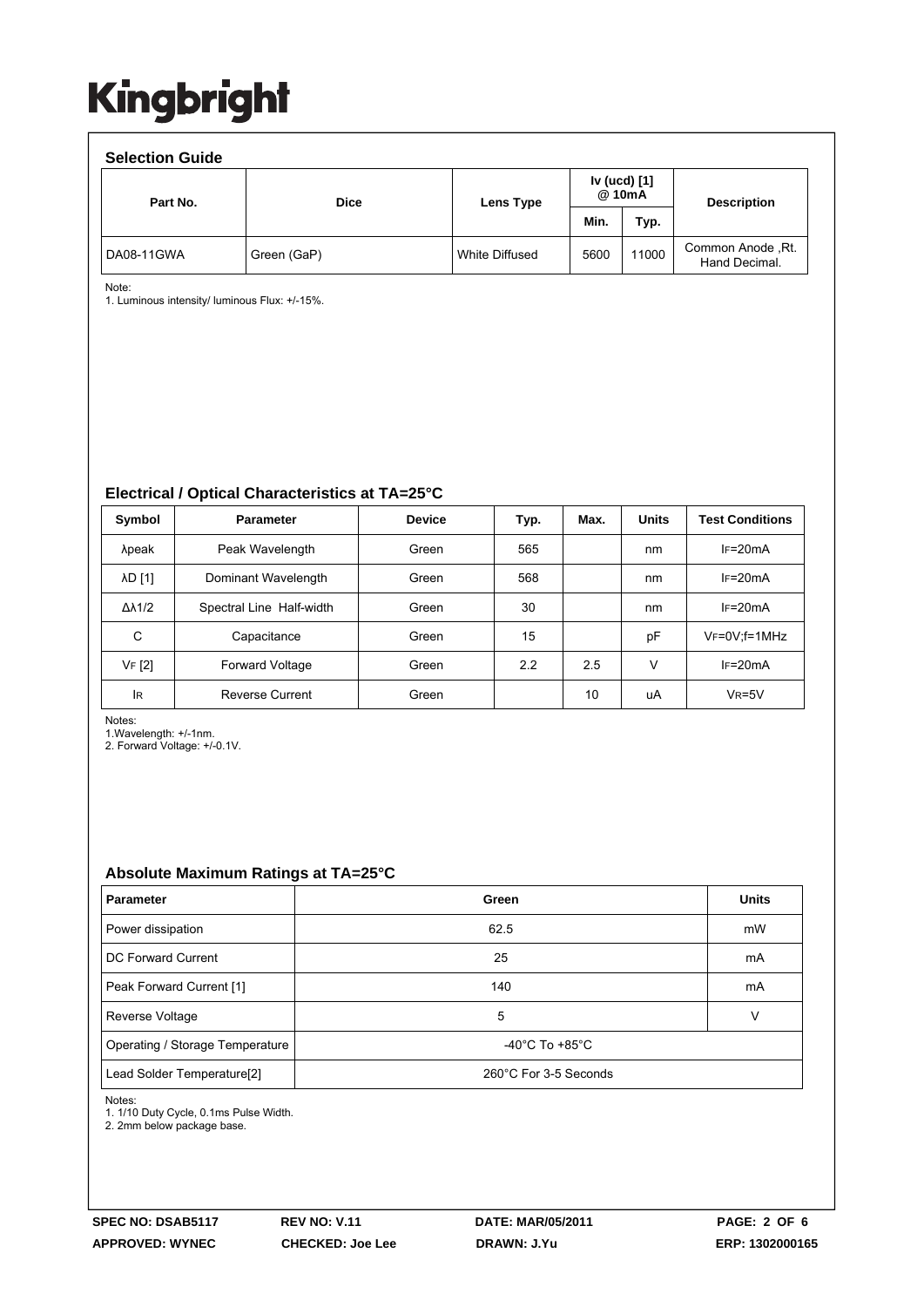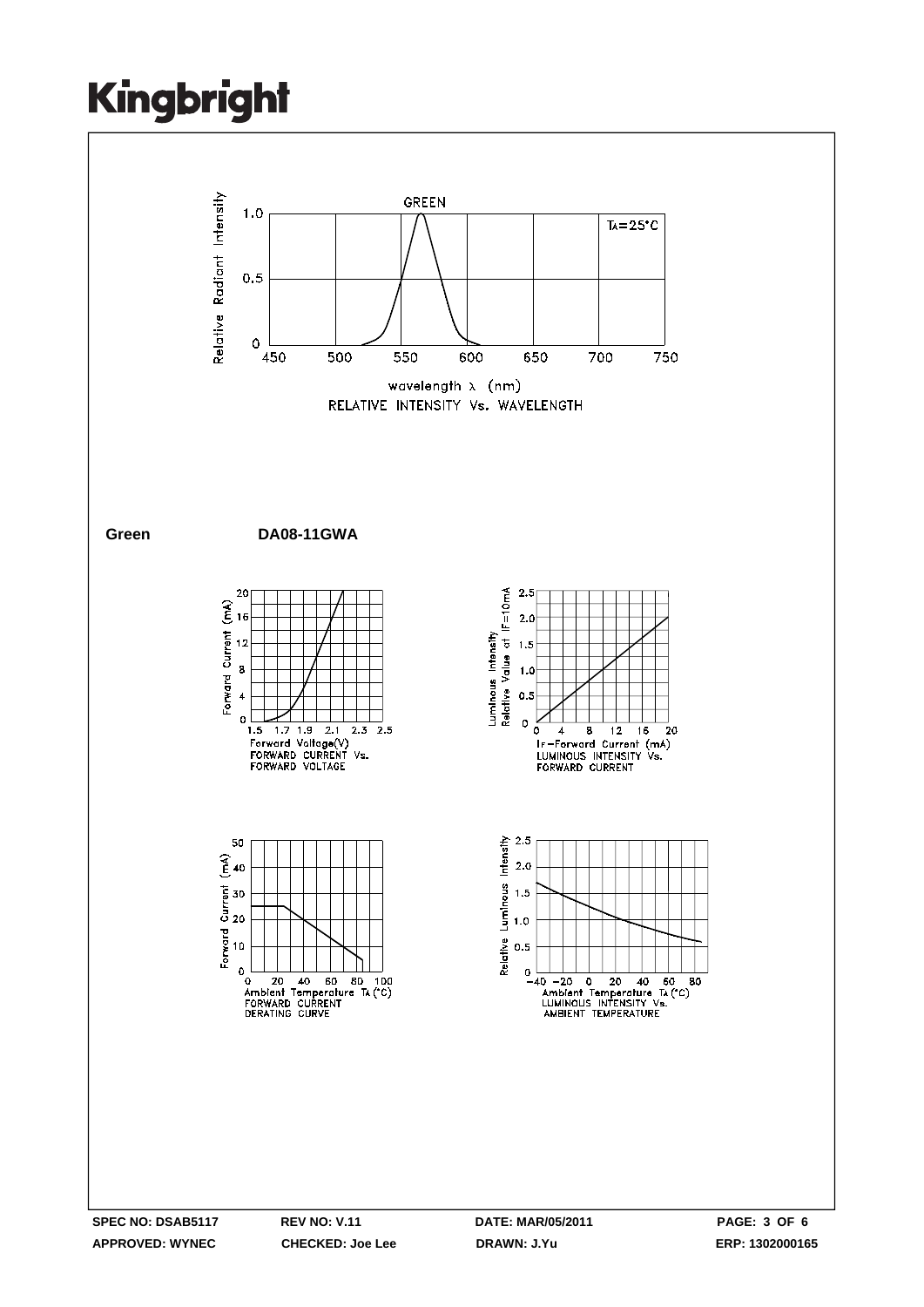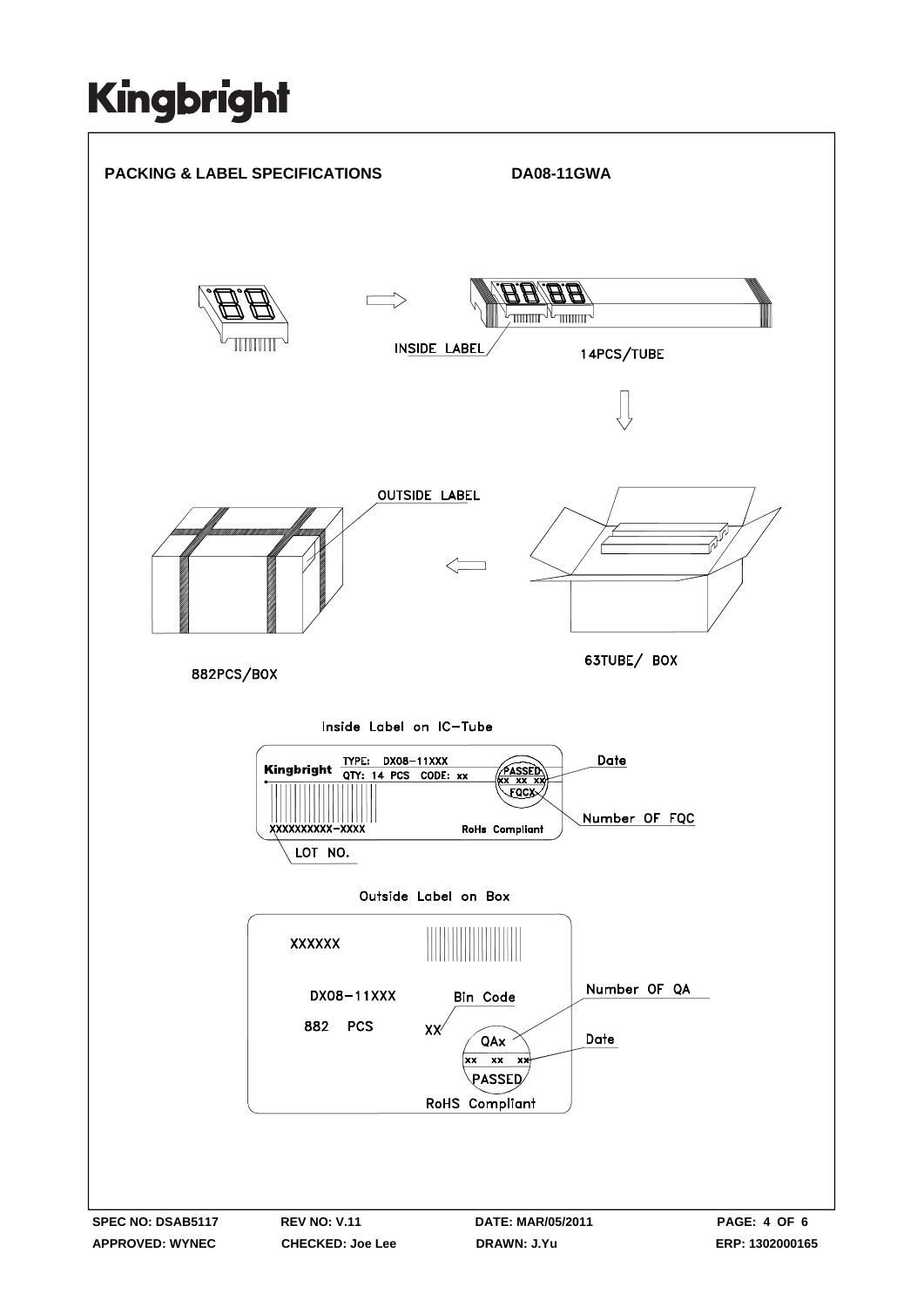![](_page_4_Figure_1.jpeg)